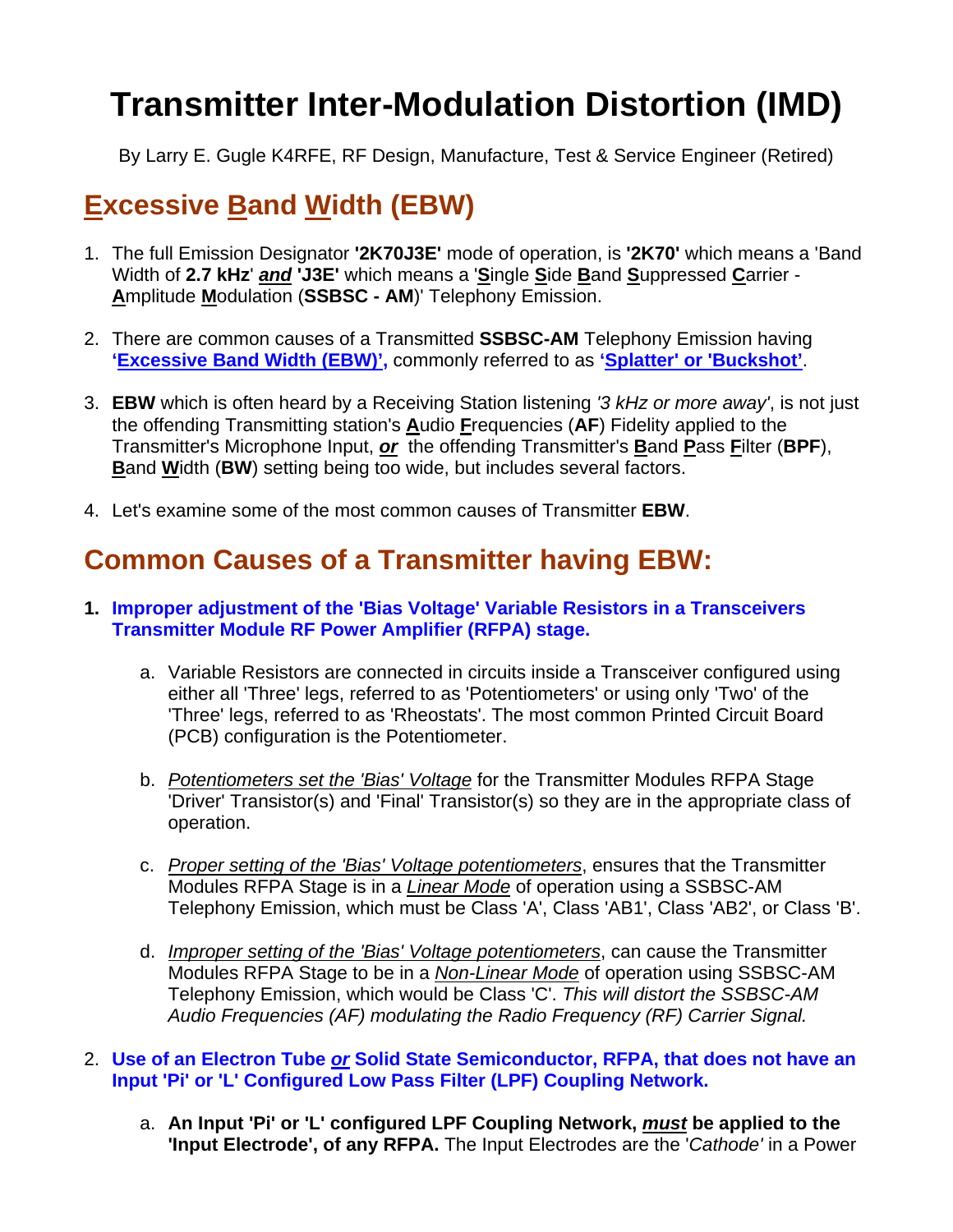Triode, the *'Control-Grid'* in a Power Tetrode, the *'Control-Grid'* in a Power Pentode, the *'Base'* of a Bipolar Junction Transistor (BJT) and the *'Gate'* of a Field Effect Transistor (FET).

- **b.** An Input 'Pi' or 'L' configured LPF Coupling Network, **prevents input signal waveform distortion.**
- **c.** An Input 'Pi' or 'L' configured LPF Coupling Network, **provides Intermodulation Distortion (IMD) Harmonic Reduction.**
- d. An Input 'Pi' or 'L' configured LPF Coupling Network, **provides Impedance matching between the 'Characteristic Impedance' of the connected Input RF Feedline and the 'Input Electrode Impedance' of the RFPA.**
- 3. **Under-Coupling (also called Under-Loading) a Linear Mode** Class 'A', Class 'AB1', Class 'AB2' or Class 'B', Electron Tube or Solid State Semiconductor RF Power Amplifier (RFPA) when using SSBSC-AM mode.
- 4. **Using a Non-Linear Mode** Class 'C', Electron Tube or Solid State Semiconductor RFPA in SSBSC-AM mode.
- 5. **Setting a Transceiver's Microphone gain to high** (set outside the ALC range) and using excessive speech compression and/or processing.
- 6. **Enhancing both 'Bass' and 'Treble' Audio Frequencies (AF) from the Microphone which are outside a 300 Hz ~ 3000 Hz range.** This increases the Radio Frequency (RF) signal Band Width (BW).

# **Rules of Thumb for Intermodulation Distortion (IMD) Band Width (BW):**

- 1. The maximum frequency spacing of new IMD products is the difference between the Lowest and Highest pitched Audio Frequencies (AF) modulating the transmitter.
- 2. The total occupied Band Width (BW) of a SSBSC-AM emission (2K70J3E), when we include 3rd Order IMD Products (abbreviated 'IM3') is approximately three times ('3x') the AF Band Width (BW) of the system.
- 3. The BW of the Transmit Band Pass Filter (BPF) does not set the BW of the transmitted signal.
- 4. Every increase in frequency difference between the highest and lowest modulation frequencies increases AF BW greatly. An increase in level increases the strength of the IMD Products in even greater proportion than we might expect.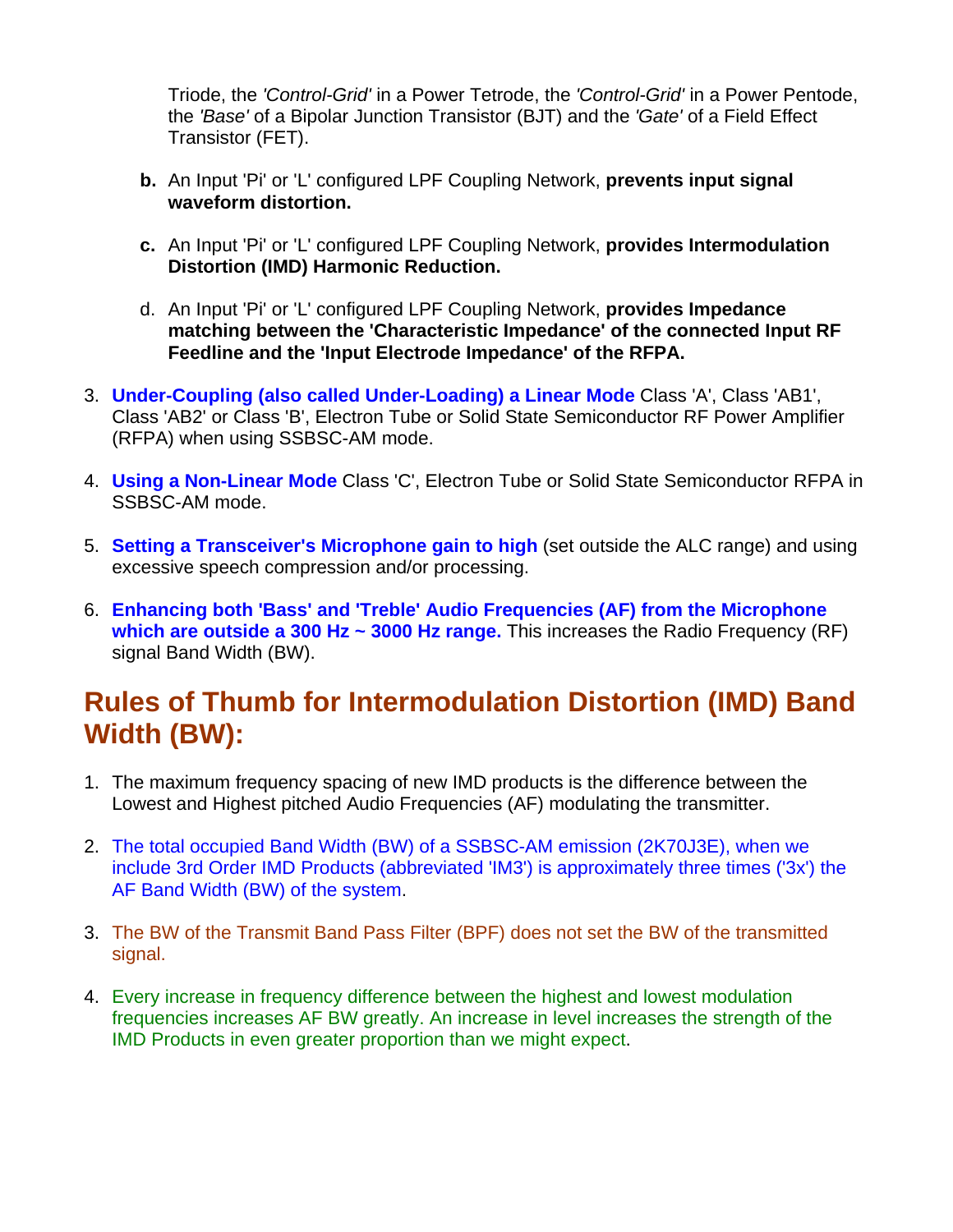# **Description of IMD:**

- 1. In a Transceiver there is a controlled Local Oscillator (LO) generating a frequency which is combined in a mixer, to produce a sum and difference frequency of any Received or Transmitted Radio Frequency (RF) Signal. We don't hear the IMD caused by this non-linear mixer because it is primarily developed out-of-band or off-frequency, and the mixing products are filtered out or rejected by tuned circuits. A well-designed high Dynamic Range Mixer will actually terminate these unwanted frequencies in a dummy load, so they do not reflect back into the mixer. Transceiver's include a multitude of amplifier stages, as well as some mediocre mixers and/or frequency converters, conducting much less than 360 degrees. Most of these stages are operating in class AB1 or AB2 mode, where the full sine wave isn't amplified, only a portion of it.
- 2. Mixing between various AF Signals with a Transmitted RF Carrier Frequency (CF) Signal caused by even the slightest amount of 'Non-Linearity' will generate new frequencies. Mixing in a SSBSC-AM system creates new 'off-frequency' IMD products, which are outside the Passband of a Receiver's Band Pass Filter (BPF) tuned to the Carrier Frequency (CF).
- 3. The most important factor is 'Linearity', which can be expressed as a transfer function of 'input level' versus 'output level', and If the transfer function were perfect, an 'X' percentage input power level change would produce an identical 'X' percentage output power level change. In this case IMD would not be much of an issue.
- 4. Unfortunately Manufacturers have caused RF Communication-Electronics Design Engineers, to compromise linearity in their designs, in an effort to reduce the expense, size, heat, and power requirements in Transceivers.
- 5. Transmitter IMD reduction has taken a backseat to Receiver IMD reduction, and we have come to accept this poor performance.
	- a. Most new Transmitters have Odd-Order IMD products in the 30 dB below Peak Envelope Power (PEP) range.
	- b. Numbers like that would be considered terrible in receivers.
	- **c.** If there is any doubt about this fact, look at the Transceiver Test Reviews published in the ARRL QST Magazine, by Sherwood Engineering Labs, or in the Transceiver Manufacturers own specifications datasheet.

### How **IMD** Product Frequencies are created:

1. In SSBSC-AM systems, IMD Products are Harmonics (Even-Order: 2, 4, 6, 8th etc. and Odd-Order: 3, 5, 7, 9th etc.) created by the mixing of a RF Carrier Frequency (CF) Signal and multiple Audio Frequency (AF) Signals. IMD products are a major cause of EBW. The mixing of two or more AF modulating a RF carrier, produces IMD products. They can cause splatter or buckshot that cannot be heard listening to the conversation on the CF and cannot be detected by the transmitting station using an oscilloscope displaying the modulation envelope or trapezoid. A Spectrum Analyzer must be used to observe the IMD Product frequencies!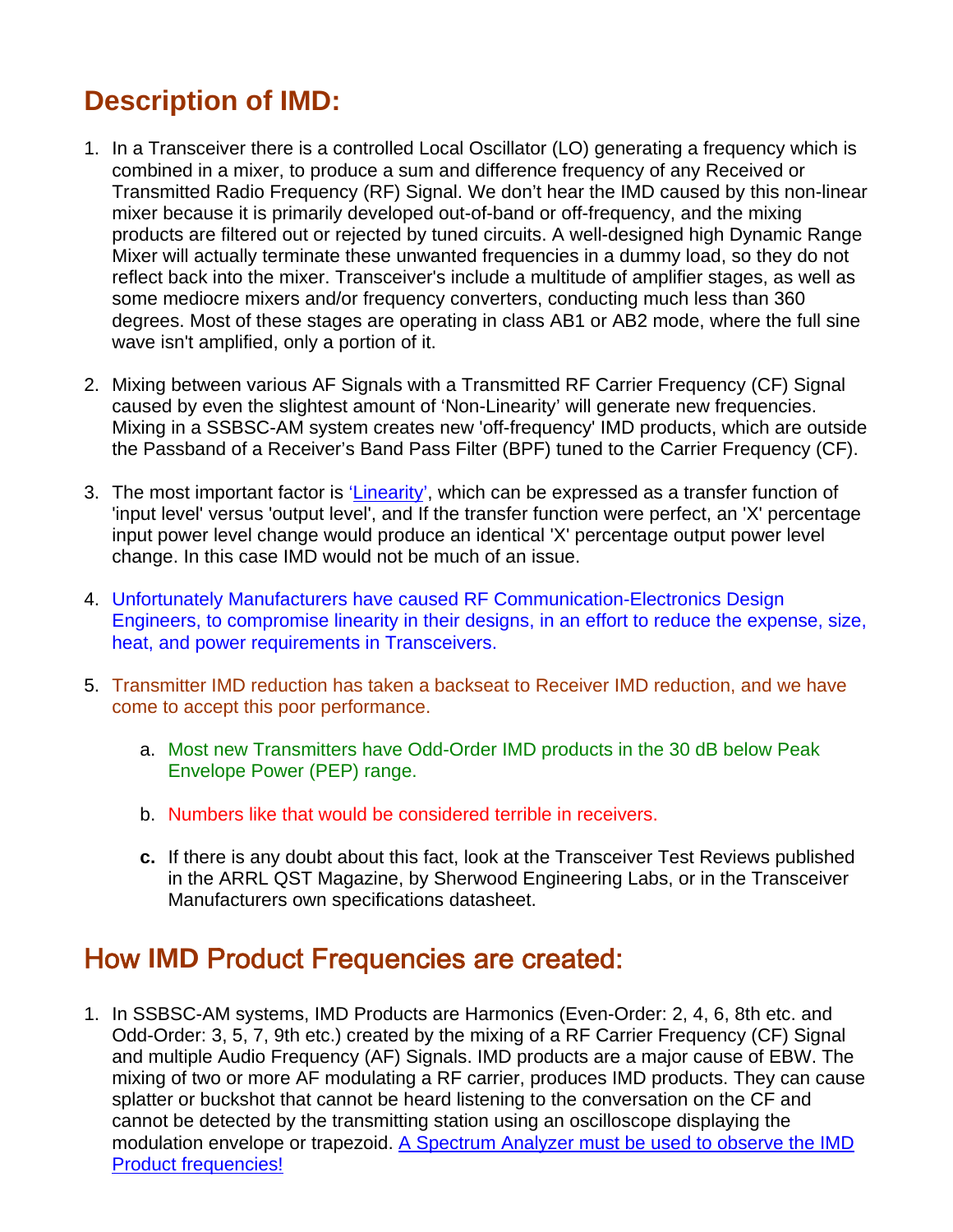- 2. Amplitude linearity describes how closely the input to output transfer response (or gain) of an amplifier or mixer resembles a straight line. When an amplifier's input level increases by a certain percentage, its output level must increase by the same percentage, otherwise distortion is produced. The deviation from a straight-line can be represented by a power series. For most RF Communication-Electronics (RFCE) applications, Harmonic Band Width (BW) of less than an octave, can be eliminated by filtering. However in a SSBSC-AM system it is different, and each 'Speech AF', is a frequency that changes amplitude and frequency with our voice. In other words the SSBSC-AM generator in our Transceiver simply up converts base band AF applied to the microphone input to a RF.
- 3. When more than one AF input is present, more than one RF output 'carrier' varying in frequency and level is present. Beat products are produced in the vicinity of these RF output 'carriers'. The new signals are known as IMD products. They are located at frequency intervals equal to the separations of the desired carriers. Filtering cannot eliminate IMD products, because the IMD products are located on the same frequency, or nearby the desired output frequency.
- 4. As two or more pure Speech AF from our voices pass through a less-than-perfectly linear stage or component, harmonics are generated. It doesn't matter if the devices are in pushpull or single-ended configuration, and it doesn't matter if we cannot hear the distortion, it is always there to some extent.
- 5. Various harmonics created, even though greatly attenuated, mix with the fundamental desired AF and other harmonics of the AF. Most undesired products fall far outside the band we are using and are easily cleaned up. Unfortunately some products fall in band, just outside the desired occupied Band Width. The products that fall in band are the Odd-Order IMD products. The Odd-Order IMD products are the problems that are difficult or impossible to filter. We identify the troublesome products by the harmonic relationship of the AF being mixed and the lowest order harmful products creating splatter. The Third-Order product is the lowest order product that is a problem.
- 6. When a single carrier input signal is substituted into the equation below, the output waveform will contain the original carrier and harmonic distortion products.

#### $V_{\text{out}} = K_1 V_{\text{in}} + K_2 V_{\text{in}}^2 + K_3 V_{\text{in}}^3 + K_{\text{n}} V_{\text{in}}^{\text{n}}$  $(1)$

### **Standard Intermodulation Distortion (IMD) Testing:**

- 1. **The standard IMD test is the Two-Tone Audio Frequency (AF) Test,** which produces IMD Harmonic Products.
	- a. The 'Even Order' IMD Products produced by this test are the  $2^{nd}$  Order IMD (IM2),  $4<sup>th</sup>$  Order IMD (IM4),  $6<sup>th</sup>$  Order IMD (IM6), and 8th Order IMD (IM8) etc.
	- b. The 'Odd Order' IMD Products produced by this test are the  $3^{rd}$  Order IMD (IM3),  $5^{th}$ Order IMD (IM5),  $7<sup>th</sup>$  Order IMD (IM7), and 9th Order IMD (IM9) etc.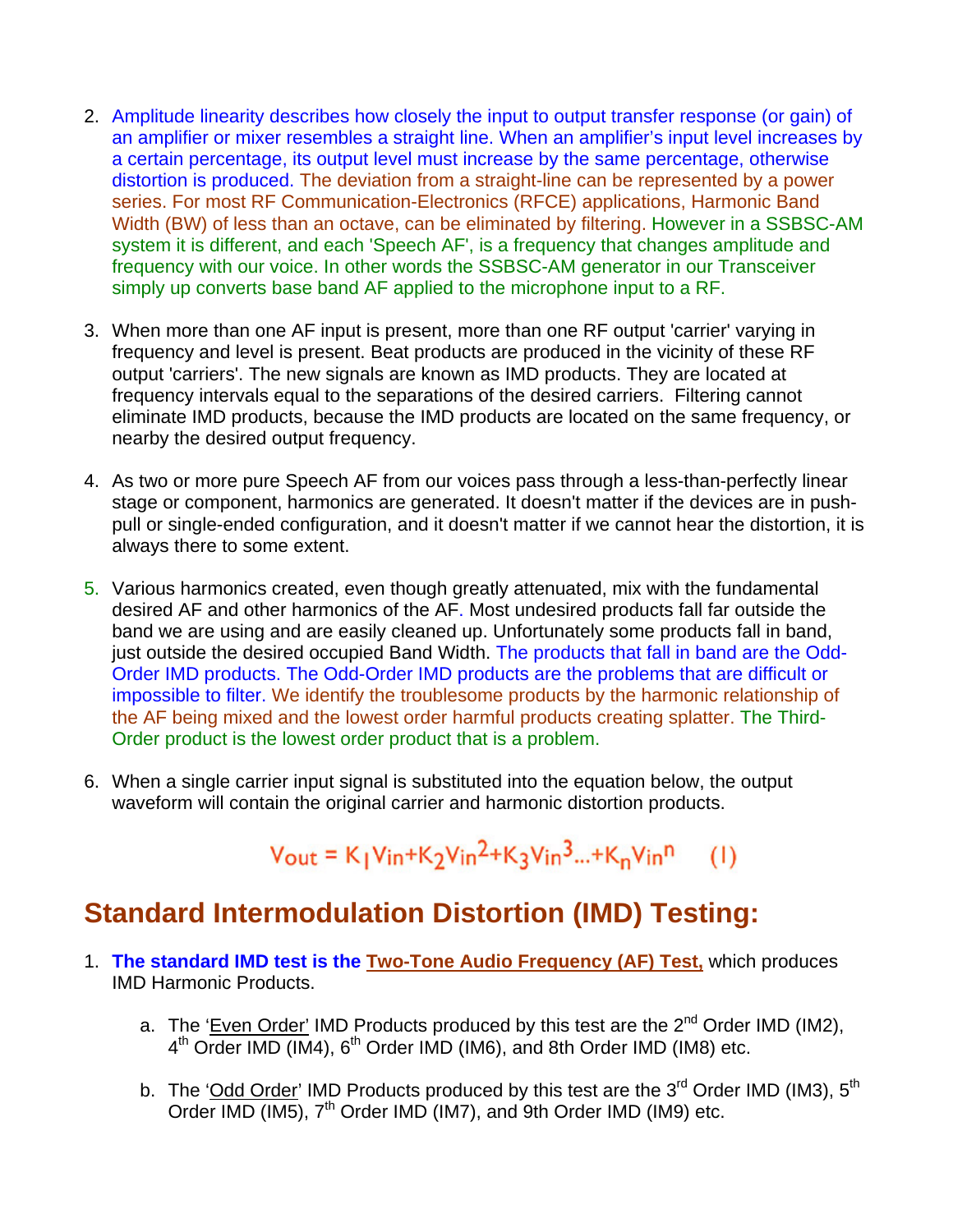- 2. **If testing a Transceiver**, Two AF Tones are fed into the Microphone audio jack. The two steady AF Tone signals, are generally a few kHz apart, not harmonic related to each other, within the Passband of the Audio Filters Bandpass (300 Hz  $\sim$  3000 Hz). However the human voice speech modulation has many more AF that vary at syllabic rates.
	- a. In general the Two AF Tone Test is a pretty poor test for a system designed to process speech and it generally show us the very BEST a Transceiver will do.
	- b. **Two-tone tests DO NOT show power supply deficiencies.** The varying load on power and bias supplies is at the separation of the two frequencies. Small capacitors filter the time-varying load, while the long-term (or low frequency) dynamic load remains constant.
	- c. Slow variations in speech level, load and unload plate and bias power supplies. This causes supplies to 'wobble around'. The conclusion of some is that screen grid or control-grid bias regulation is 'unimportant', but that conclusion is mostly rooted in the fact the tester actually used a flawed test method that does not show low frequency dynamic regulation problems. We cannot test for distortion created by poor low-frequency dynamic regulation when the test method provides a constant load on the supplies!
- 3. **If testing a RF Power Amplifier (RFPA), Two Steady RF Carrier Signal must generally be generated from two separate RFPAs. The two RF Carriers are mixed through a combiner and used to drive the RF Power Amplifier Under Test. The reason two separate RFPAs generating steady RF Carriers are used in testing another RF Power Amplifier**, especially Cathode Driven (CD) Triodes, **is because a RFPA is far cleaner than most modern Transceivers and if a Transceiver's Two AF Tone IMD test output were used in stead of a steady RF Carrier from two separate RFPAs, the Transceiver's IMD would establish the IMD limit not the RFPA under test in most cases.**

## **Example Transmitter Two-Tone 'Odd Order' IMD Test:**

A Transmitter using Telephony Emission Designator '**2K70J3E**' in the **Lower Side Band (LSB) mode**, on a **Carrier Frequency (CF) of 1,850,000 Hz**, modulated by a Two Tone **Audio Frequency (AF) of 700 Hz and 1900 Hz**, would have the following two **Mixed Frequencies (F1 and F2):** 

|             | Two-Tone 'Odd-Order" Intermodulation Distortion (IMD) Frequency Calculator |                                          |               |                                          |               |  |
|-------------|----------------------------------------------------------------------------|------------------------------------------|---------------|------------------------------------------|---------------|--|
|             | Carrier Frequency (Hz) = 1,850,000                                         |                                          |               |                                          |               |  |
|             | Audio Frequency (Hz) = -1,900                                              |                                          |               |                                          |               |  |
|             | Audio Frequency (Hz) = - 700                                               |                                          |               |                                          |               |  |
|             | <b>Carrier Frequency and Audio Frequency Mixing</b>                        |                                          |               |                                          |               |  |
| <b>ITEM</b> | <b>Carrier Frequency</b><br>ŒΙ                                             | <b>Audio</b><br><b>Frequency</b><br>(AF) | <b>Mixing</b> | <b>Mixed</b><br><b>Frequency</b><br>(MF) | <b>Notes:</b> |  |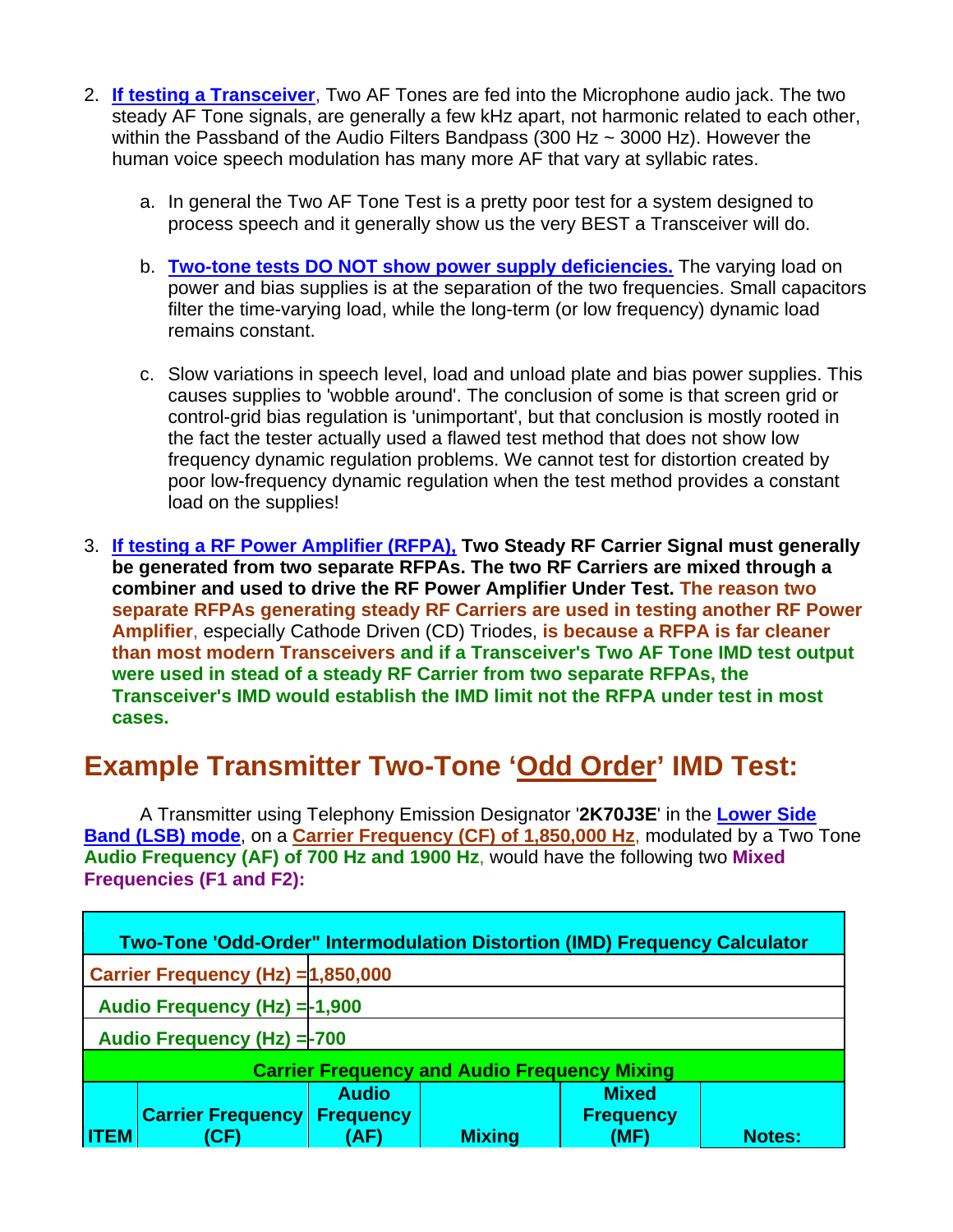| F <sub>1</sub>  | 1,850,000                                                                   | $-1,900$                      | $F1 = CF + AF$     | 1,848,100         | <b>Below Carrier</b> |
|-----------------|-----------------------------------------------------------------------------|-------------------------------|--------------------|-------------------|----------------------|
| F <sub>2</sub>  | 1,850,000                                                                   | $-700$                        | $F2 = CF + AF$     | 1,849,300         | <b>Below Carrier</b> |
|                 | <b>Odd-Order Intermodulation Distortion (IMD) 'Below' Carrier Frequency</b> |                               |                    |                   |                      |
|                 | <b>IMD Formula</b>                                                          | F1 Mix                        | F <sub>2</sub> Mix | F1 Mix - F2 Mix   | <b>Notes:</b>        |
| IM <sub>3</sub> | (2 x F1) - (1 x F2)                                                         | 3,696,200                     | 1,849,300          | 1,846,900         | <b>Below Carrier</b> |
| IM <sub>5</sub> | (3 x F1) - (2 x F2)                                                         | 5,544,300                     | 3,698,600          | 1,845,700         | <b>Below Carrier</b> |
| IM7             | (4 x F1) - (3 x F2)                                                         | 7,392,400                     | 5,547,900          | 1,844,500         | <b>Below Carrier</b> |
| IM <sub>9</sub> | (5 x F1) - (4 x F2)                                                         | 9,240,500                     | 7,397,200          | 1,843,300         | <b>Below Carrier</b> |
|                 |                                                                             | Carrier Frequency = 1,850,000 |                    |                   |                      |
|                 | <b>Odd-Order Intermodulation Distortion (IMD) 'Above' Carrier Frequency</b> |                               |                    |                   |                      |
|                 | <b>IMD Formula</b>                                                          | F <sub>2</sub> Mix            | F1 Mix             | $F2$ Mix - F1 Mix | <b>Notes:</b>        |
| IM <sub>3</sub> | (2 x F2) - (1 x F1)                                                         | 3,698,600                     | 1,848,100          | 1,850,500         | <b>Above Carrier</b> |
| IM <sub>5</sub> | (3 x F2) - (2 x F1)                                                         | 5,547,900                     | 3,696,200          | 1,851,700         | <b>Above Carrier</b> |
| IM7             | (4 x F2) - (3 x F1)                                                         | 7,397,200                     | 5,544,300          | 1,852,900         | <b>Above Carrier</b> |
| IM <sub>9</sub> | (5 x F2) - (4 x F1)                                                         | 9,246,500                     | 7,392,400          | 1,854,100         | <b>Above Carrier</b> |

A Transmitter using Telephony Emission Designator '**2K70J3E**' in the **Upper Side Band (USB) mode,** with a **Carrier Frequency (CF) of 14,200,000 Hz,** modulated by a Two Tone **Audio Frequency (AF) of 700 Hz and 1900 Hz**, would have the following two **Mixed Frequencies (F1 and F2):** 

|                 | <b>Two-Tone 'Odd-Order" Intermodulation Distortion (IMD) Frequency Calculator</b> |                                          |                                                     |                                       |                      |  |  |
|-----------------|-----------------------------------------------------------------------------------|------------------------------------------|-----------------------------------------------------|---------------------------------------|----------------------|--|--|
|                 | Carrier Frequency (Hz) = 14,200,000                                               |                                          |                                                     |                                       |                      |  |  |
|                 | Audio Frequency (Hz) = 1,900                                                      |                                          |                                                     |                                       |                      |  |  |
|                 | <b>Audio Frequency (Hz) = 700</b>                                                 |                                          |                                                     |                                       |                      |  |  |
|                 |                                                                                   |                                          | <b>Carrier Frequency and Audio Frequency Mixing</b> |                                       |                      |  |  |
| <b>ITEM</b>     | <b>Carrier Frequency</b><br>(CF)                                                  | <b>Audio</b><br><b>Frequency</b><br>(AF) | <b>Mixing</b>                                       | <b>Mixed</b><br><b>Frequency (MF)</b> | <b>Notes:</b>        |  |  |
| F <sub>1</sub>  | 14,200,000                                                                        | 1,900                                    | $F1 = CF + AF$                                      | 14,201,900                            | <b>Above Carrier</b> |  |  |
| F <sub>2</sub>  | 14,200,000                                                                        | 700                                      | $F2 = CF + AF$                                      | 14,200,700                            | <b>Above Carrier</b> |  |  |
|                 | <b>Odd-Order Intermodulation Distortion (IMD) 'Below' Carrier Frequency</b>       |                                          |                                                     |                                       |                      |  |  |
|                 | <b>IMD Formula</b>                                                                | F1 Mix                                   | F <sub>2</sub> Mix                                  | F1 Mix - F2 Mix                       | <b>Notes:</b>        |  |  |
| IM <sub>3</sub> | $(2 \times F1) - (1 \times F2)$                                                   | 28,403,800                               | 14,200,700                                          | 14,203,100                            | <b>Above Carrier</b> |  |  |
| IM <sub>5</sub> | (3 x F1) - (2 x F2)                                                               | 42,605,700                               | 28,401,400                                          | 14,204,300                            | <b>Above Carrier</b> |  |  |
| IM7             | (4 x F1) - (3 x F2)                                                               | 56,807,600                               | 42,602,100                                          | 14,205,500                            | <b>Above Carrier</b> |  |  |
| IM <sub>9</sub> | (5 x F1) - (4 x F2)                                                               | 71,009,500                               | 56,802,800                                          | 14,206,700                            | <b>Above Carrier</b> |  |  |
|                 | Carrier Frequency = 14,200,000                                                    |                                          |                                                     |                                       |                      |  |  |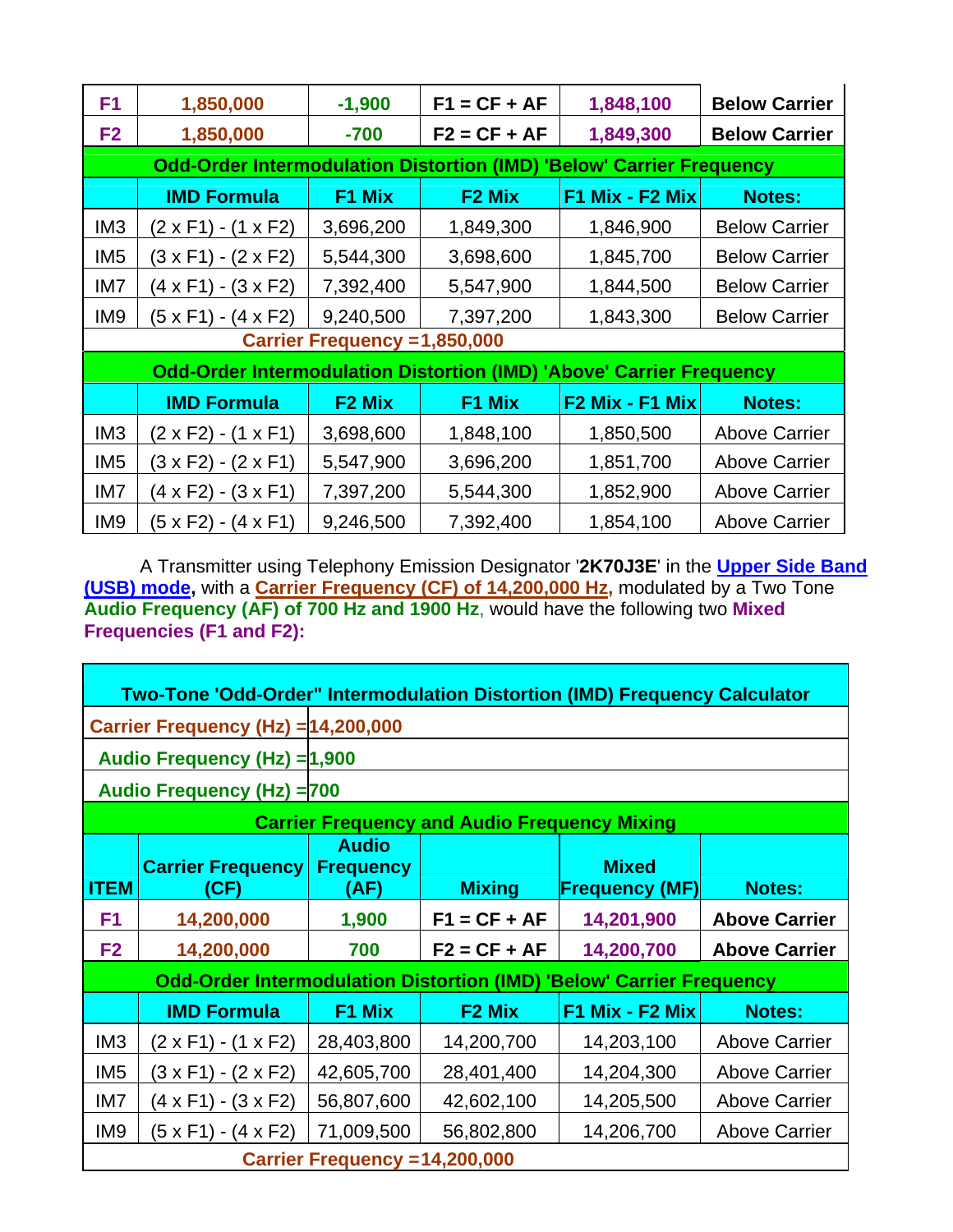|                 | <b>Odd-Order Intermodulation Distortion (IMD) 'Above' Carrier Frequency</b> |                    |            |                   |                      |  |  |
|-----------------|-----------------------------------------------------------------------------|--------------------|------------|-------------------|----------------------|--|--|
|                 | <b>IMD Formula</b>                                                          | F <sub>2</sub> Mix | F1 Mix     | $F2$ Mix - F1 Mix | <b>Notes:</b>        |  |  |
| IM <sub>3</sub> | $(2 \times F2) - (1 \times F1)$                                             | 28,401,400         | 14,201,900 | 14,199,500        | <b>Below Carrier</b> |  |  |
| IM <sub>5</sub> | $(3 \times F2) - (2 \times F1)$                                             | 42,602,100         | 28,403,800 | 14,198,300        | <b>Below Carrier</b> |  |  |
| IM7             | $(4 \times F2) - (3 \times F1)$                                             | 56,802,800         | 42,605,700 | 14,197,100        | <b>Below Carrier</b> |  |  |
| IM <sub>9</sub> | (5 x F2) - (4 x F1)                                                         | 71,003,500         | 56,807,600 | 14,195,900        | <b>Below Carrier</b> |  |  |

#### **Notes:**

- a. Emission Designator **2K70J3E** is, Single Side Band Suppressed Carrier Amplitude Modulation (**SSBSC-AM**) Telephony using either '**USB'** or '**LSB'**.
- b. **In accordance with extensive testing done by Bell Laboratories for almost a century, True Intelligence in the Voice Communication Spectrum is 300 Hz ~ 3000 Hz.**
- **c.** As a standard, the Two AF Tones, *must* be between 300 Hz ~ 3000 Hz and Non-Harmonically related to each other, with at least a 1000 Hz separation between them. F1 and F2 can be either AF tone with the same results.
- d. IMD products are caused by mixing of Even-Order Harmonics and Odd-Order Harmonics, which creates new undesired frequencies.
- e. The 3rd Order IMD ('IM3') product frequencies are both 'OUTSIDE' the Band Width (BW) occupied by the desired pure F1 and F2 frequencies. This bothers other operators up or down the band. F1 and F2 can be either AF tone with the same results.
- f. Any odd order product adds Band Width (BW) to the signal that is outside the Passband of the original audio!
- g. **Odd-Order IMD products create most of the problems.** This occurs because Odd-Order products can fall outside the normal filter Passband of a typical SSBSC-AM transmitter, spreading unwanted and undesirable distortion energy throughout adjacent voice channels.

### **Example Transmitter Two-Tone 'Even Order' IMD Test:**

A Transmitter using Telephony Emission Designator '**2K70J3E**' in the **Lower Side Band (USB) mode**, with a **Carrier Frequency (CF) of 1,850,000 Hz**, modulated by two **Audio Frequency (AF) Tones, of 3000 Hz and 1000 Hz,** would have the following two **Mixed Frequencies (F1 and F2):** 

|                                    | <b>Two-Tone 'Even-Order' Intermodulation Distortion (IMD) Frequency Calculator</b> |
|------------------------------------|------------------------------------------------------------------------------------|
| Carrier Frequency (Hz) = 1,850,000 |                                                                                    |
| Audio Frequency (Hz) = - 1,900     |                                                                                    |
| Audio Frequency (Hz) = 700         |                                                                                    |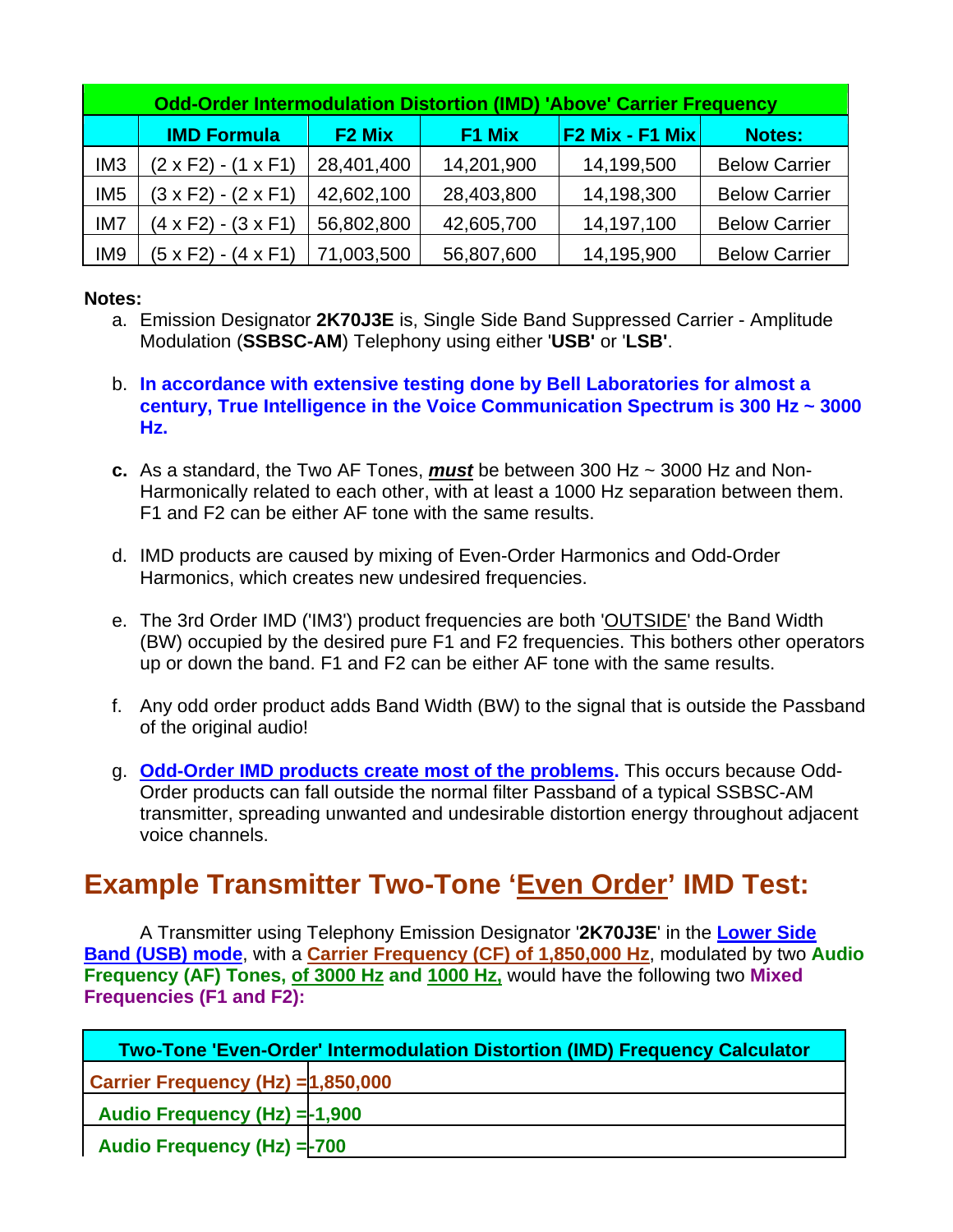| <b>Carrier Frequency and Audio Frequency Mixing</b> |                                     |                                          |                    |                                                                  |                      |  |  |
|-----------------------------------------------------|-------------------------------------|------------------------------------------|--------------------|------------------------------------------------------------------|----------------------|--|--|
| <b>ITEM</b>                                         | <b>Carrier Frequency</b><br>(CF)    | <b>Audio</b><br><b>Frequency</b><br>(AF) | <b>Mixing</b>      | <b>Mixed</b><br><b>Frequency</b><br>(MF)                         | <b>Notes:</b>        |  |  |
| F <sub>1</sub>                                      | 1,850,000                           | $-1,900$                                 | $F1 = CF + AF$     | 1,848,100                                                        | <b>Below Carrier</b> |  |  |
| F <sub>2</sub>                                      | 1,850,000                           | $-700$                                   | $F2 = CF + AF$     | 1,849,300                                                        | <b>Below Carrier</b> |  |  |
|                                                     |                                     |                                          |                    | <b>Even-Order Intermodulation Distortion (IMD) 'Out-of-Band'</b> |                      |  |  |
|                                                     | <b>IMD Formula</b>                  | F1 Mix                                   | F <sub>2</sub> Mix | $F1$ Mix - F2 Mix                                                | <b>Notes:</b>        |  |  |
| IM <sub>2</sub>                                     | (1 x F1) - (1 x F2)                 | 1,848,100                                | 1,849,300          | 1,200                                                            | Out-of-Band          |  |  |
| IM4                                                 | (2 x F1) - (2 x F2)                 | 3,696,200                                | 3,698,600          | 2,400                                                            | Out-of-Band          |  |  |
| IM <sub>6</sub>                                     | $(3 \times F1) - (3 \times F2)$     | 5,544,300                                | 5,547,900          | 3,600                                                            | Out-of-Band          |  |  |
| IM <sub>8</sub>                                     | (4 x F1) - (4 x F2)                 | 7,392,400                                | 7,397,200          | 4,800                                                            | Out-of-Band          |  |  |
|                                                     | <b>Carrier Frequency =1,850,000</b> |                                          |                    |                                                                  |                      |  |  |

A Transmitter using Telephony Emission Designator '**2K70J3E**' in the **Upper Side Band (USB) mode**, with a **Carrier Frequency (CF) of 14,200,000 Hz**, modulated by two **Audio Frequency (AF) Tones, of 3000 Hz and 1000 Hz,** would have the following two **Mixed Frequencies (F1 and F2):** 

|                                     | Two-Tone 'Even-Order' Intermodulation Distortion (IMD) Frequency Calculator |
|-------------------------------------|-----------------------------------------------------------------------------|
| Carrier Frequency (Hz) = 14,200,000 |                                                                             |

**Audio Frequency (Hz) =1,900** 

**Audio Frequency (Hz) =700** 

| <b>Carrier Frequency and Audio Frequency Mixing</b> |                                  |                                          |                    |                                                                  |                      |  |
|-----------------------------------------------------|----------------------------------|------------------------------------------|--------------------|------------------------------------------------------------------|----------------------|--|
| <b>ITEM</b>                                         | <b>Carrier Frequency</b><br>(CF) | <b>Audio</b><br><b>Frequency</b><br>(AF) | <b>Mixing</b>      | <b>Mixed</b><br><b>Frequency</b><br>(MF)                         | <b>Notes:</b>        |  |
| F <sub>1</sub>                                      | 14,200,000                       | 1,900                                    | $F1 = CF + AF$     | 14,201,900                                                       | <b>Above Carrier</b> |  |
| F <sub>2</sub>                                      | 14,200,000                       | 700                                      | $F2 = CF + AF$     | 14,200,700                                                       | <b>Above Carrier</b> |  |
|                                                     |                                  |                                          |                    | <b>Even-Order Intermodulation Distortion (IMD) 'Out-of-Band'</b> |                      |  |
|                                                     |                                  |                                          |                    |                                                                  |                      |  |
|                                                     | <b>IMD Formula</b>               | F1 Mix                                   | F <sub>2</sub> Mix | F1 Mix - F2 Mix                                                  | <b>Notes:</b>        |  |
| IM <sub>2</sub>                                     | $(1 \times F1) - (1 \times F2)$  | 14,201,900                               | 14,200,700         | 1,200                                                            | Out-of-Band          |  |
| IM4                                                 | (2 x F1) - (2 x F2)              | 28,403,800                               | 28,401,400         | 2,400                                                            | Out-of-Band          |  |
| IM <sub>6</sub>                                     | (3 x F1) - (3 x F2)              | 42,605,700                               | 42,602,100         | 3,600                                                            | Out-of-Band          |  |
| IM <sub>8</sub>                                     | (4 x F1) - (4 x F2)              | 56,807,600                               | 56,802,800         | 4,800                                                            | Out-of-Band          |  |

Even-order mixing clearly isn't a problem in RF Transmitters. This is the reason why Push-Pull RF Power Amplifiers don't help Audible distortion and don't help Band Width. Pushpull designs do reduce Odd-Order Harmonic Distortion. This in turn relaxes output filter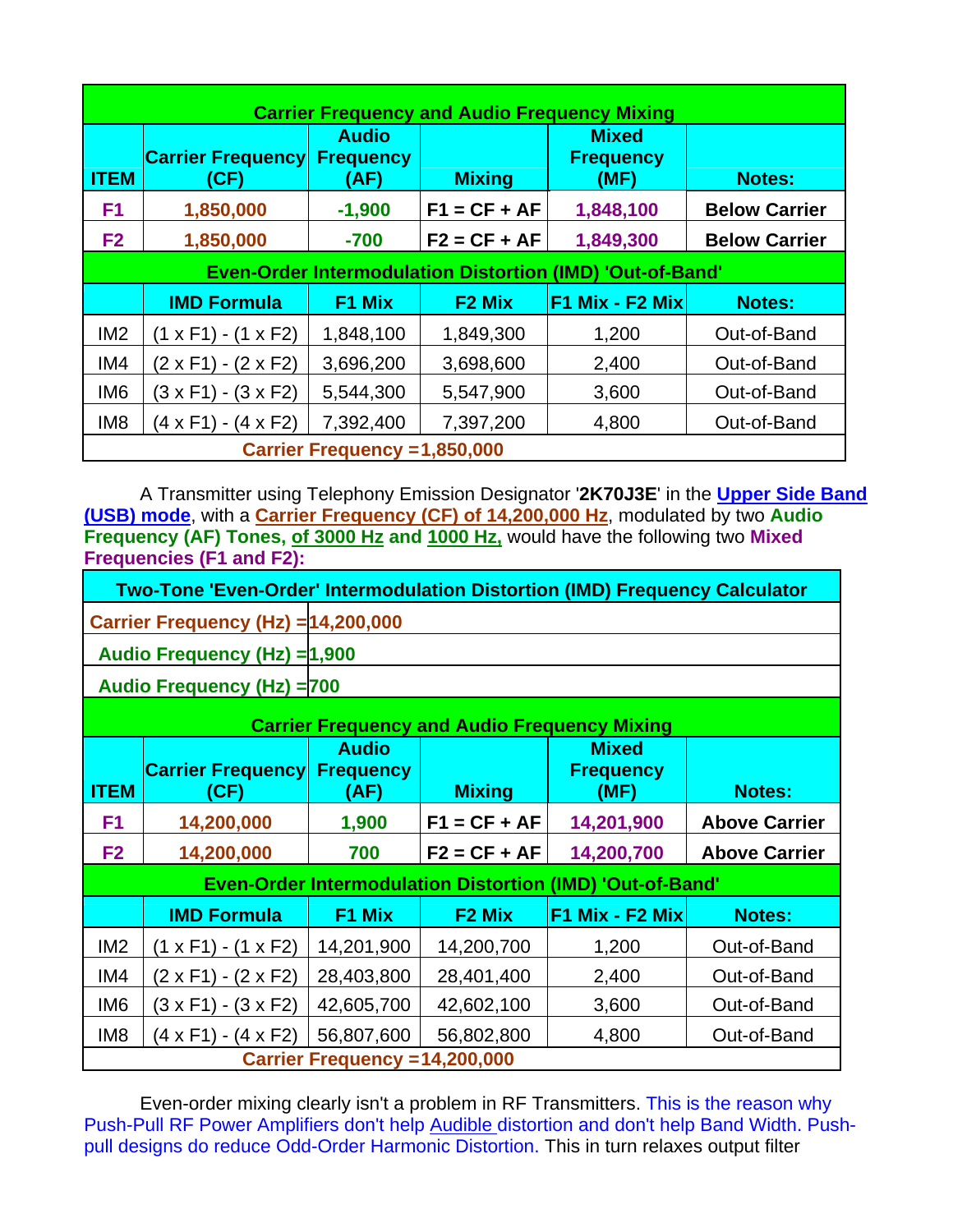requirements, but output filtering is generally a non-issue anyway. Even a simple 'Pi' Output Coupling Network provides adequate harmonic suppression.

# **Conflicting Standards of IMD Testing:**

**The Eimac** Commercial Data Sheet IMD Test Specifications compare **dB below onetone of two-tones to the third-order spurious signals.** 

**The ARRL and Other Manufacturer** Data Sheet IMD Test Specifications compare **dB below Peak Envelope Power (PEP). Using PEP inflates IMD results, making everything appear '6 dB' better than the standard dB below-one-tone of two-tones used commercially.** 

One United States Manufacturer, who imports and uses *Russian Power Tetrodes* in their RFPA Products, conducts their IMD tests using *dB below Peak Envelope Power (PEP)* to compare the quality of their products to other Manufacturers who use *Eimac Power Triodes*. *This Manufacturer wrongly claims that the Russian Tetrodes are 'cleaner' than the Eimac's Power Triodes, when in fact they are not.*

If you look at the ARRL QST Review tests of the ETO, QRO, and Ameritron AL-800H RFPAs, you will notice that the Eimac 3CX800 Power Triode in the Ameritron AL-800H greatly surpass the Russian 4CX800 Power Tetrodes used in the ETO and QRO amps for 3<sup>rd</sup> Order (IM3) and 5<sup>th</sup> Order (IM5). **This confusion is a clear example of how mixed standards gets** *us in trouble.* 

### **Better IMD Testing:**

- 1. **A normal two-tone AF test is not really very effective in measuring a SSBSC-AM signal, because there is no slow dynamic change typical of a voice.** Voltage regulation problems are masked and do not show up when a two-tone test is used, because load currents all average the same amount. Filter capacitors and other energy storage components mask any voltage regulation problems. We can, as a general rule, be confident that the actual SSBSC-AM voice performance is LESS than a two-tone test indicates.
	- a. One test is an adjacent channel power test, using normal voice modulation of the transmitter.
		- 1. The adjacent channel power test simply uses normal voice operation and compares the long-term peak power in an adjacent channel to the peak power in the desired channel
	- b. One test uses a three-tone signal.
		- 1. The three-tone test injects a third low-frequency tone into the system. The third tone is anything from a warble to a low-pitched hum causing a slow variation in power levels of the two major tones. The Spectrum Analyzer reads the peak amplitudes of mixing in the higher frequency tones while the level is varied at a syllabic to low pitched audio rate. The low pitch amplitude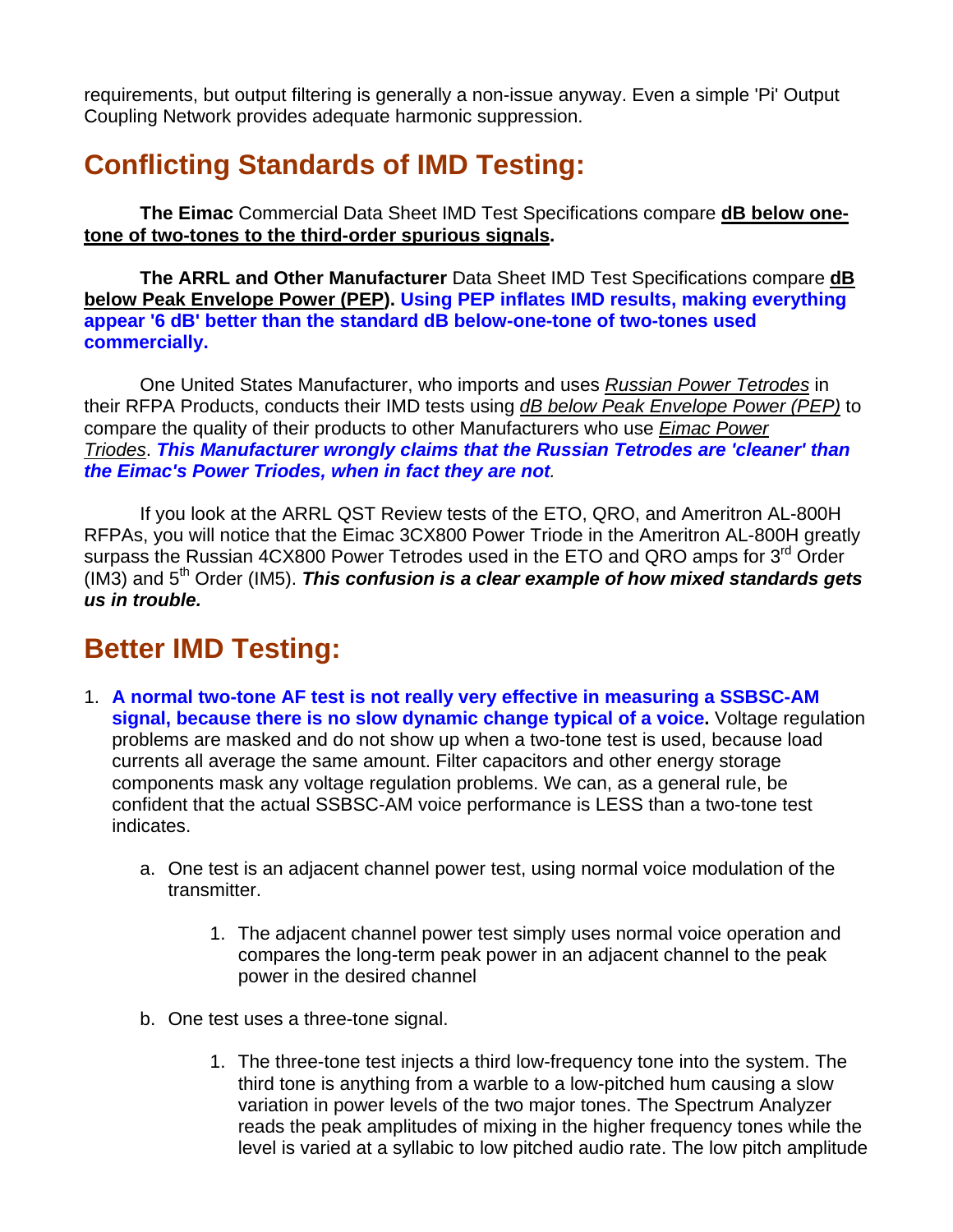modulation is varied in frequency until the worse case IMD is produced. The variation causes the power to change at a speech rate, testing supply regulation effects on wide spaced distortion at all important frequencies for speech.

- 2. A large improvement occurs with a three-tone test, when levels are varied at syllabic rates as well as higher frequencies in the voice range. This tests voltage regulation problems otherwise hid in a two-tone test, because all speech frequencies ranges are included. The most accurate test, of course, is with actual speech. The FCC now requires some commercial radios used on congested bands to be tested with actual speech.
- 2. Either one of these tests gives a much more reliable indication of transmitter Band Width than a two-tone test. Remember, a two-tone test is generally a 'best case' scenario.

### **Speech Processing or Compression:**

The multiple AF signals in our voices contain low and high-pitched AF signals that mix. The strength of the distortion products outside the desired communications frequency depends heavily on the average power level of low and high pitches and the frequency spread between the lowest and highest pitches modulating the transmitter. Since the average level of lowest and highest modulating AF increase with speech processing. Any form of speech processing or compression (even ALC) increases off-channel average IMD power levels.

Processing is a bit of a double-edged sword that isn't all bad. Processing that controls peak levels reduces chances of overdriving stages following the processing. Decreasing the ratio of peak to average power produces a steadier load on power supplies. It also can prevent later stages from limiting or clipping. Although processing brings the average power level of lows and highs up, it can also decrease overdrive problems. Light or modest processing is actually beneficial in reducing splatter!

### **Automatic Level Control (ALC):**

ALC is normally plagued with inherent problems. Filters in radios add group delay, in other words, the signal takes noticeable time to move through filters, and the ALC loop adds a time-delay of its own. The result can be a leading edge signal power overshoot, which often shows up as an adjacent channel 'spit' or 'pop' on leading or rising edges of CW or voice on SSB.

**This problem is not only harmful for Band Width it also can damage amplifiers**. The problem often gets WORSE as the exciter power level is turned down! Gain should be set so ALC just starts to take effect, if a drive control is available.

## **Extended Single Side Band 'ESSB' Audio also referred to as High-Fidelity Single Side Band 'Hi-Fi SSB' Audio:**

ESSB Audio or Hi-Fi SSB Audio, is a generally a bad idea, since it adds and boosts unnecessary Low (Base) and High (Treble) Audio Frequency (AF) Signals*. Audio response*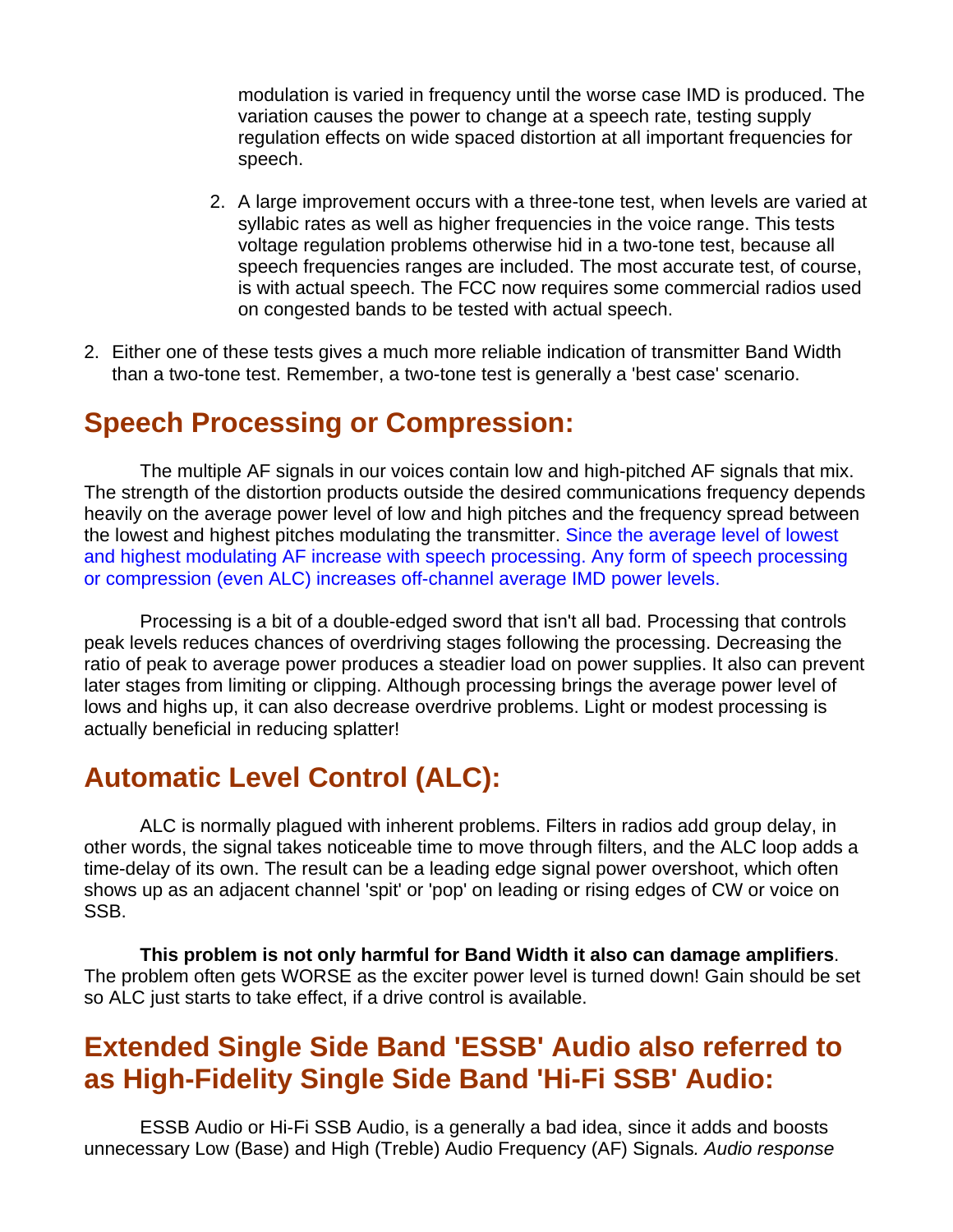*flattening brings levels of unnecessary low and high frequencies up, and this rapidly increases power levels in unwanted off-frequency products compared to normal communications audio. The frequency difference between lows and highs is wider, so the 'junk' extends further than normal. The level of lows and highs are significantly stronger than levels in normal communications audio, and this makes IMD products much stronger. Energy in IMD products do not follow a linear increase as base and treble are increased! Unwanted power on adjacent frequencies increases at several times the rate of the power increase in the Base and Treble Audio Frequencies!* This is why 'ESSB' Audio or 'Hi-Fi SSB' Audio using increased Bass and Treble Audio Frequencies are a very poor idea on crowded bands. Make no mistake about it, ESSB Audio or Hi-Fi SSB Audio, even with perfect 'brick wall' filtering, is always going to have significantly more unwanted energy on adjacent frequencies when compared to regular communications audio (limited to 300 Hz  $\sim$  3000 Hz Audio Frequencies) through the same system.

Many of the Transceivers popular with the ESSB Audio or Hi-Fi SSB Audio crowd are among the poorer Transceivers for IMD performance! The use of this mode on emptier bands may be okay, but we should do all we can to discourage it use on crowded bands or near weak signal areas.

Some users of this mode think the Band Width (BW) of their Transmitter Band Pass Filter (BPF) sets the Band Width (BW) of their signal. They also think they can hear the distortion that causes splatter, and if they 'sound clean' on frequency to their friends, they have no splatter bothering off-frequency operations 3 kHz away from them.

If somebody above or below you is running Enhanced Bass you will almost certainly notice greatly increased adjacent channel interference problems, and it is not likely to be your receiver's fault. Enhanced Bass increases distortion product Band Width, and do not let anyone kid you, modern SSBSC-AM transceivers all add very noticeable distortion products in the RF sections. The more we restrict bass frequencies from the microphone, the less overall distortion Band Width we have! Also most Tetrode Grounded Cathode (GC), Grid-Driven (GD), RF Power Amplifiers are also much worse than most Triode Cathode-Driven (CD), Grounded Grid (GG) RF Power Amplifiers, just look at reviews.

 The worse case for Band Width and splatter is when the both the Bass and Treble Audio Frequencies (AF) are simultaneously increased! This gives the widest spread between strong frequencies in the RF signal, moving IMD products the greatest possible distance from our 'carrier' frequency. This is true even when we use good filters, and low distortion audio chains driving the transmitter.

### **We can help ease spectrum pollution by:**

- 1. **Strongly discouraging use of Extended Single Side Band (ESSB) or High-Fidelity Single Side Band (Hi-Fi SSB)** Audio is selfish and inconsiderate. Enhanced Bass and Enhanced Treble Audio Frequencies has no place on crowded bands or near weak signals even when it uses a 3 kHz filter because of the increase in level and frequency spread of IMD products beyond 3 kHz.
- 2. **Discouraging and chastising people who turn up the power limit or drive limit control inside Transmitters**. There isn't a Transmitter made that will tolerate a user-increase in power limit without a serious degradation in IMD performance. If you have a friend who